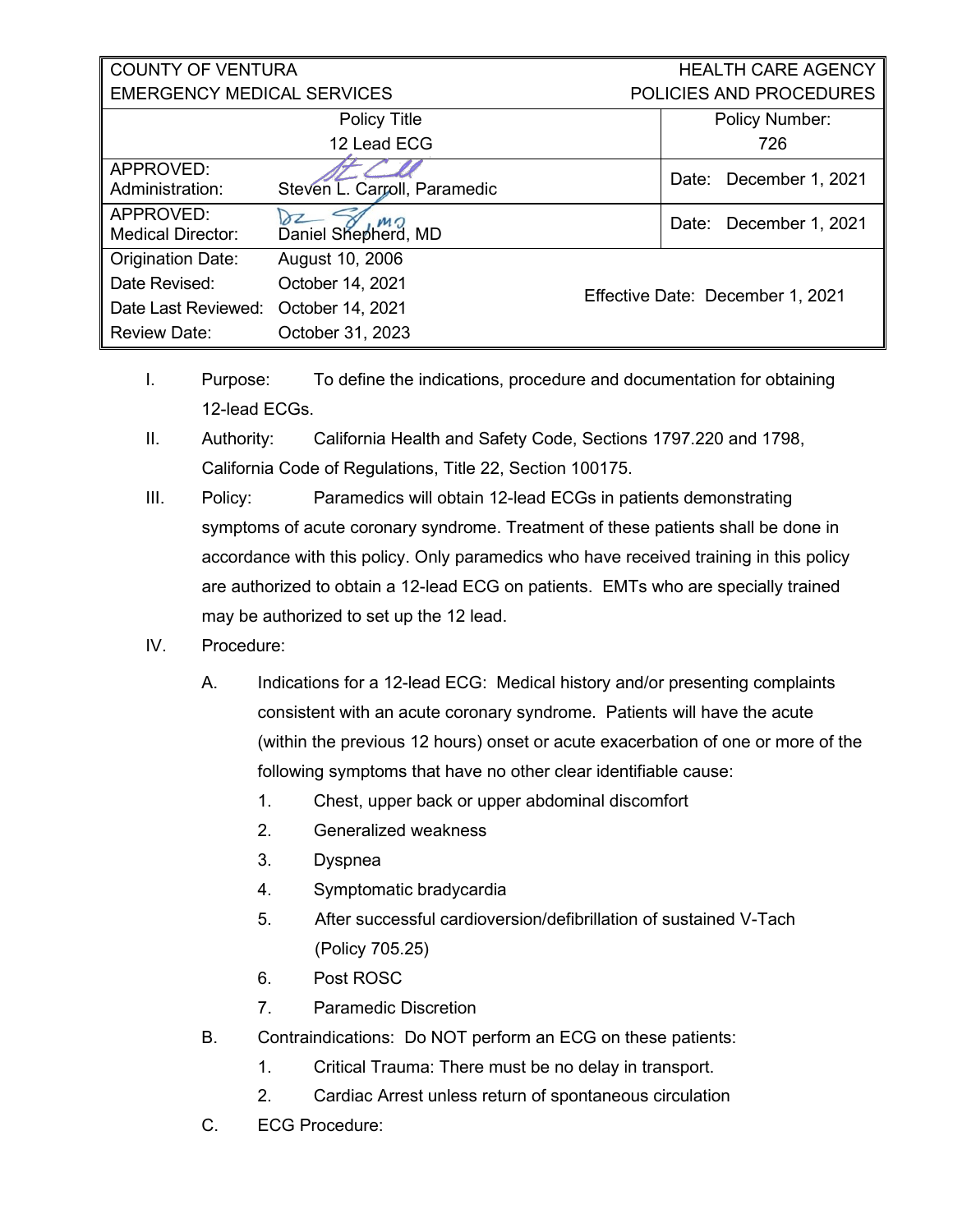- 1. Attempt to obtain an ECG during initial patient evaluation. Oxygen should be administered if patient is dyspneic, shows signs of heart failure or shock, or has SpO2 < 94%. If the ECG can be completed without delay (less than 3 minutes after patient contact), and the patient is not in severe distress, perform ECG prior to medication administration.
- 2. The ECG should be done prior to transport.

- 3. If the ECG is of poor quality (artifact or wandering baseline), or the patient's condition worsens, repeat to a total of 3.
- 4. Once an acceptable quality ECG is obtained, switch the monitor to the standard 4-lead function.
- 5. If the interpretation on monitor meets your manufacturer guidelines for a POS STEMI ECG, note underlying rhythm, and verify by history and physical exam that the patient does not have a pacemaker or ICD.
- D. Base Hospital Communication/Transportation:
	- 1. If the interpretation on monitor meets your manufacturer guidelines for a POS STEMI ECG, notify base hospital within 10 minutes of interpretation. Report POS STEMI ECG to MICN along with the heart rate on ECG. If the ECG is of poor quality, or the underlying rhythm is paced, or atrial flutter, include that information in the initial report. All other information, except that listed in items 2, 4, and 5 below, is optional and can be given at the paramedic and MICN's discretion.
	- 2. Paramedics are to ask the patient if they have a cardiologist and report the information to the base hospital.
	- 3. If the interpretation on monitor meets your manufacturer guidelines for a POS STEMI ECG, patients should be transported to the closest and most appropriate STEMI Receiving Center (SRC) depending on patient preference and cardiac catheterization lab availability. MICN may direct ambulance to alternative SRC if cardiac catheterization lab not available.
	- 4. If the interpretation on monitor meets your manufacturer guidelines for a POS STEMI ECG, and the underlying rhythm is Atrial Flutter or if the rate is above 140, the Base Hospital shall be notified at the beginning of the report. The Cath Lab will not be activated.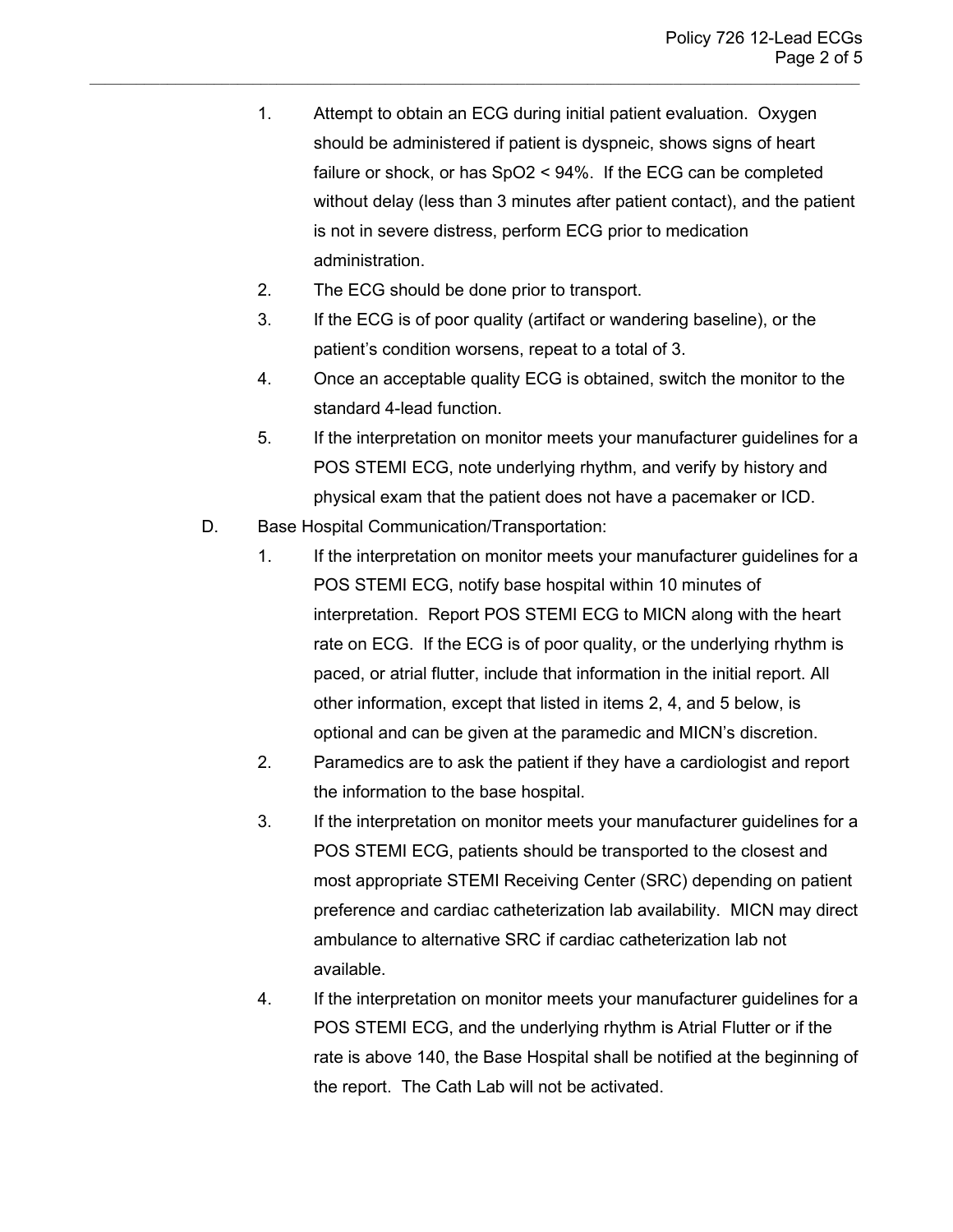5. If the interpretation on monitor meets your manufacturer guidelines for a POS STEMI ECG, and the patient has a pacemaker or the ECG is of poor quality (wandering baseline and/or artifact) report that to the MICN.

- 6. If a first responder paramedic obtains an ECG that does **not have** an interpretation on monitor that meets your manufacturer guidelines for a POS STEMI ECG, and the patient is stable, patient care may be turned over to the transporting paramedic. The ECG will be turned over to the transporting paramedic.
- 7. Positive ECGs will be handed to the receiving medical practitioner. The receiving practitioner will initial, time and date the ECG to indicate they have received and reviewed the ECG.
- E. Patient Treatment:
	- 1. Patient Communication: If the interpretation on monitor meets your manufacturer guidelines for a POS STEMI ECG, the patient should be told that "according to the ECG you may be having a heart attack". If the ECG interpretation is anything else, the patient should NOT be told the ECG is normal or "you are not having a heart attack". If the patient asks what the ECG shows, tell him/her that it will be read by the emergency physician.
- F. Other ECGs
	- 1. If an ECG is obtained by a physician and the interpretation on the ECG is positive for STEMI, the patient will be treated as a positive STEMI. If the ECG obtained by a physician does not indicate a STEMI by interpretation, and the physician is stating *it is* a STEMI, perform a repeat ECG once patient is in the ambulance. If EMS ECG is positive for STEMI, transport to SRC as a STEMI alert. If EMS ECG is negative for STEMI, transport to SRC, however no STEMI alert will be activated. If physician is *not stating* it is a STEMI, and EMS ECG is not positive for STEMI, then transport to nearest facility.
	- 2. The original ECG performed by physician shall be obtained and accompany the patient.
	- 3. 12 Lead ECG will be scanned, or a picture will be obtained and added as an attachment to the Ventura County electronic Patient Care Report (VCePCR), in addition to being hand delivered to the receiving facility.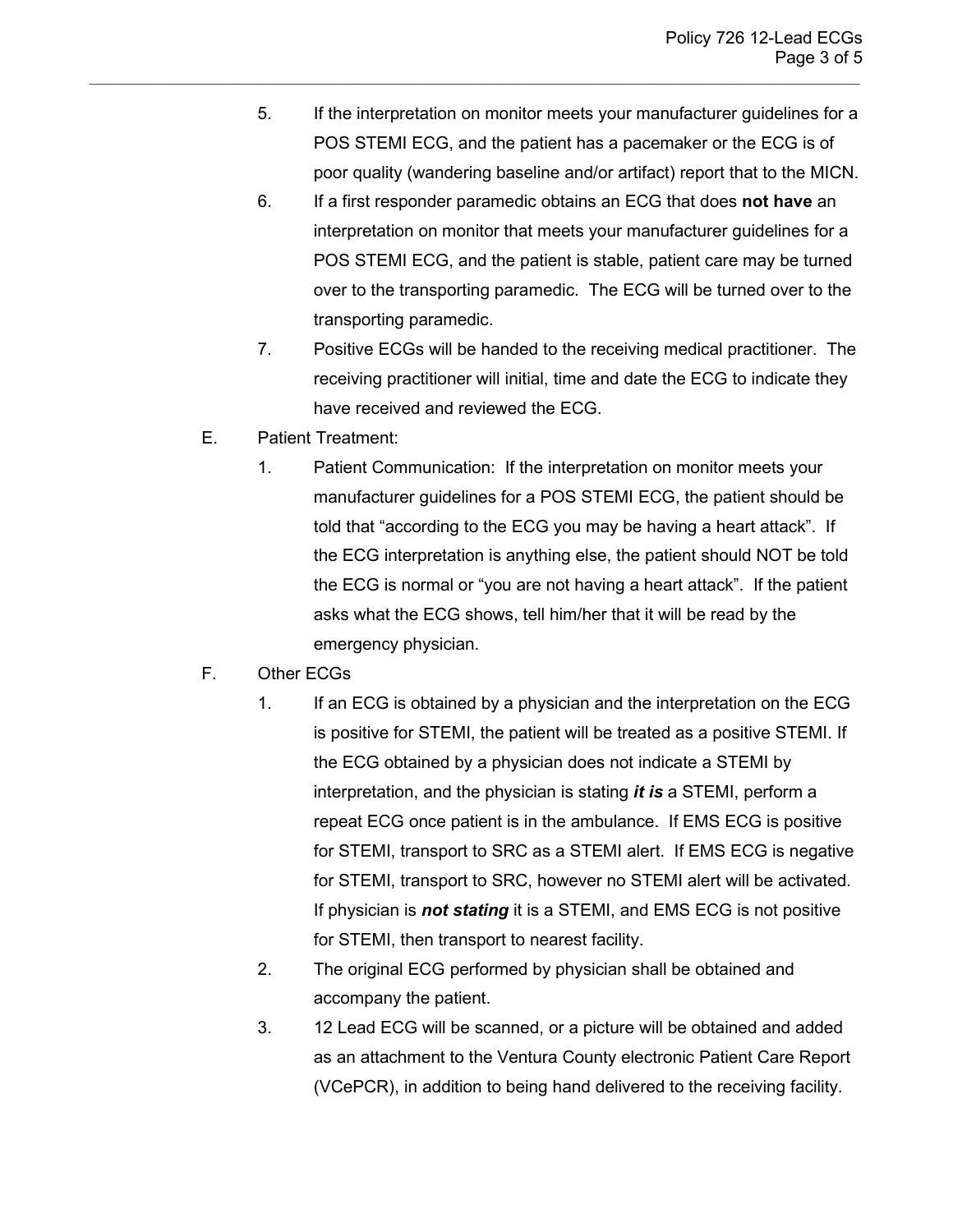## G. Documentation

1. VCePCR will be completed per VCEMS policy 1000. The original ECG will be turned in to the base hospital and ALS Service Provider.

- H. Reporting
	- 1. False Positive ECGs not recognized and called in as such to the Base Hospital, will be reported to VC EMS as an Unusual Occurrence in accordance with VC EMS Policy 150.